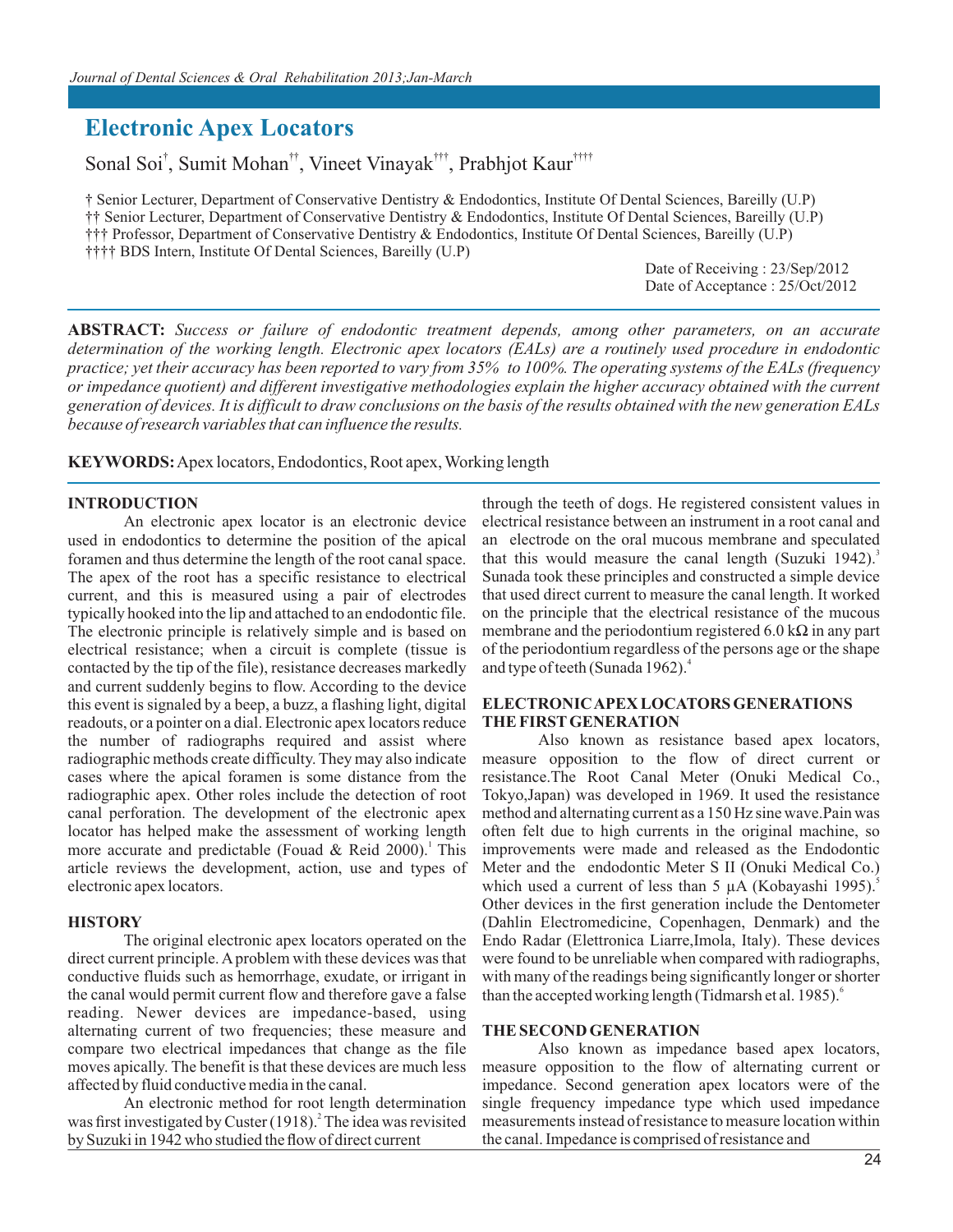capacitance and has a sinusoidal amplitude trace. The property is utilized to measure distance in different canal conditions by using different frequencies (Inoue 1972)<sup>7</sup>. An increasing number of second generation apex locators were designed and marketed but all suffered similar problems of incorrect readings with electrolytes in the canals and also in dry canals.

#### **THE THIRD GENERATION**

Third generation apex locators are similar to the second generation except that they use multiple frequencies to determine the distance from the end of the canal. These units have more powerful microprocessors and are able to process the mathematical quotient and algorithm calculations required to give accurate readings.

The Endex/Apit :The relative values of frequency response method detects the apical constriction by calculating the difference between two direct potentials picked up by filters when a 1 kHz rectilinear wave is applied to the canal. This was described by Saito & Yamashita  $(1990)^8$  and the method was used to develop the Apit (also marketed as the Endex by Osada Electric Co., Tokyo, Japan), the original third generation apex locator (Frank & Torabinejad 1993).<sup>9</sup> The Apit is able to measure lengths with electrolytes in the canal but needs to be calibrated in each canal .The main shortcoming of early apex locators (erroneous readings with electrolytes) was overcome by Kobayashi et al.  $(1991)^{10}$  with the introduction of the ratio method and the subsequent development of the self-calibrating Root ZX (J. Morita, Tokyo, Japan) (Kobayashi & Suda 1994).<sup>11</sup> The ratio method works on the principle that two electric currents with different sine wave frequencies will have measurable impedances that can be measured and compared as a ratio regardless of the type of electrolyte in the canal. The capacitance of a root canal increases significantly at the apical constriction, and the quotient of the impedances reduces rapidly as the apical constriction is reached. Kobayashi & Suda (1994) showed that the ratio of different frequencies have definitive values, and that the ratio rate of change did not change with different electrolytes in the canal. The change in electrical capacitance at the apical constriction is the basis for the operation of the Root ZX and its reported accuracy. Since its introduction, Root ZX has received considerable attention in the literature. It has become the benchmark to which other apex locators are compared, and maintains a 95% world market share for apex locators in use today (Lively 2003, personal communication . There are several other third generation apex locators in use world-wide. These include the Justwo or Justy II (Yoshida Co., Tokyo, Japan), the Mark V Plus (Moyco/Union Broach, Bethpage, NY, USA) and theEndy 5000 (Loser, Leverkusen, Germany).

#### **THE FOURTH GENERATION**

Bingo 1020/Ray-Pex 4 - The Bingo 1020 (Forum Engineering Technologies, Rishon Lezion, Israel) claims to be a fourth generation device and the unit uses two separate frequencies 400 Hz and 8 kHz similar to the current third generation units. The manufacturers claim that the

combination of using only one frequency at a time and basing measurements on the root mean square values of the signals increases the measurement accuracy and the reliability of the device (Apex locator Bingo '1020' 1999). (Kaufman et al.  $2002$ ).<sup>12</sup>

#### **THE FIFTH GENERATION**

5th generation apex locator was developed in 2003. It measures the capacitance and resistance of the circuit separately. It is supplied by diagnostic table that includes the statistics of the values at different positions to diagnose the position of the file. Devices employing this method experience considerable difficulties while operating in dry canals.During clinical work it is noticed that the accuracy of electronic root canal length measurement varies with the pulp and periapical condition (Kovacevic et al., 2006).<sup>13</sup> So, pulp condition and periapical diseases should be considered to evaluate the relation between the pulp state and accuracy of electronic apex locators.

#### **THE SIXTH GENERATION**

Adaptive Apex Locator overcomes as the disadvantages of the popular apex locators 4th generation low accuracy on working in wet canals, as well the disadvantages of devices V th generation difficulty on working in dry canals and necessarily of compulsory, additional wetting. Adaptive Apex Locator continuously defines humidity of the canal and immediately adapts to dry or wet canal. This way it is possible to be used in dry and in additional wetted canals as well, canals with blood or exudates, canals with still notextirpated pulp.

#### **USES**

Innovative uses for apex locators have been reported. All modern apex locators are able to detect root perforation to clinically acceptable limits and distinguish both large and small perforations (Fuss et al.1996)<sup>16</sup> (Kaufman et al 1997)<sup>17</sup>. Azabal et al  $(2004)^{14}$  found Justy II was able to detect simulated horizontal fractures but was unreliable when measuring simulated vertical fractures . This aids in decision making and consideration of treatment of options (Nahmias et al  $1983$ <sup>18</sup>. Suspected periodontal and pulpal perforation during pinhole preparation can be confirmed by all apex locators as a patent perforation will cause the instrument to complete a circuit and indicate that instrument is beyond the apex (Ingle et al  $2002$ )<sup>15</sup>. Any connection between root canal and the periodontal ligament such as root fracture , cracks and internal/external resorption will be recognised by the apex locators which serves as an excellent diagram tool in these circumstances (Chong and Pitt ford 1994) $^{20}$ . Multiple function apex locators are becoming more common and several have vitality testing function. Combination electronic apex locators and electronic handpieces are also becoming common and are able to achieve excellent results with same accuracy as the stand- alone units (Steffen et al 1999)<sup>19</sup>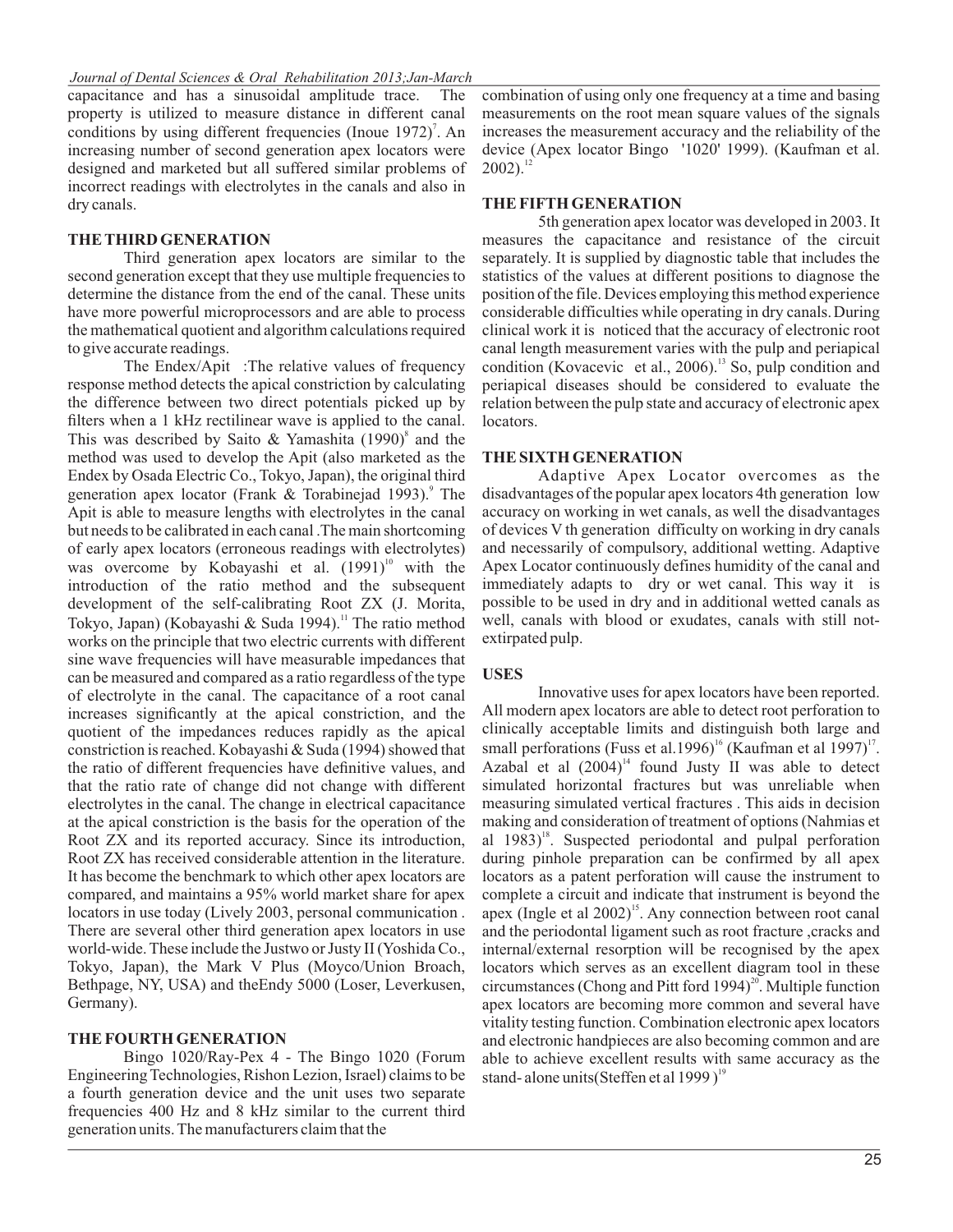#### *Journal of Dental Sciences & Oral Rehabilitation 2013;Jan-March*

|                                                                                                                                     | <b>ADVANTAGES AND DISADVANTAGES</b>       |                                                                                                                                                                        |        |
|-------------------------------------------------------------------------------------------------------------------------------------|-------------------------------------------|------------------------------------------------------------------------------------------------------------------------------------------------------------------------|--------|
| Apex<br>locator                                                                                                                     | Advantages                                | Disadvantages                                                                                                                                                          | 5      |
| Resistance                                                                                                                          | 1. Easy to operate                        | 1. Requires a dry type<br>environment.                                                                                                                                 | 6      |
|                                                                                                                                     | 2. Uses K-type files                      | 2. Files cannot<br>contact the metal<br>restorations                                                                                                                   | 7      |
|                                                                                                                                     | 3. Operates w/ RC Prep 3. There should be | no caries or defective<br>restorations.                                                                                                                                | 8      |
|                                                                                                                                     | 4. Digital readout.                       | 4. Requires calibration.                                                                                                                                               |        |
|                                                                                                                                     | 5. Detects perforation.                   | 5. Requires a lip clip<br>with good contact.                                                                                                                           | 9      |
|                                                                                                                                     | 6. Built in pulp tester.                  | 6. Patient ensitivity.<br>7. Should use a file<br>that fits the canal<br>snugly.<br>8. Perforations can give<br>false reading.<br>9. Contraindicated in<br>patients w/ | 1<br>1 |
|                                                                                                                                     |                                           | pacemakers.                                                                                                                                                            | 1      |
| <b>APEX LOCATOR IMPEDANCE TYPE</b>                                                                                                  |                                           |                                                                                                                                                                        | 1      |
| <b>ADVANTAGES:</b><br>1. Operate in fluid environment<br>2. Analogue meter<br>3. No patient sensitivity<br>4. Operates with RC Prep |                                           | DISADVANTAGES:<br>1. Requires calibration<br>2. Requires coated probes.<br>3. Can not use files.<br>4. No digital read-out.                                            | 1      |

# **FREQUENCY TYPE**

- 
- 
- 2. Operates in fluid environment
- 
- 4. Analogue read-out
- 5. Operates with RC Prep 6. Low voltage electrical output
- **CONCLUSION**

#### No individual technique is truly satisfactory in determining endodontic working length. The CDJ is a practical and anatomic termination point for the preparation and obturation of the root canal and this cannot be determined radiographically. Modern electronic apex locators can determine this position with accuracies of greater than 90% but still have some limitations. Knowledge of apical anatomy, prudent use of radiographs and the correct use of an electronic apex locator will assist practitioners to achieve predictable results.

## **REFERENCES**

- 1. Fouad AF, Reid LC. Effect of using electronic apex locators on selected endodontic treatment parameters. J Endod 2000; 26: 36-47.
- 2. Custer C.Exact methods for locating the apical foramen. Journal of the National Dental Association 1918 ; 5: 815-9.
- 3. Suzuki K .Experimental study on iontophoresis. Japanese Journal of Stomatology 1942;16: 411-29.
- 4. Sunada I. New method for measuring the length of the root

canal. J Dent Res 1962; 41: 375-87

- 5. Kobayashi C.Electronic canal length measurement. Oral Surg, Oral Med, Oral Path, Oral Rad and Endod 1995; 79: 226-31.
- 6. Tidmarsh BG, Sherson W, Stalker NL. Establishing endodontic working length: a comparison of radiographic and electronic methods. N Z Dent J 1985;81: 936.
- 7. Inoue N. Dental 'stethoscope' measures root canal. Dental Survey 1972; 48: 389.
- Saito T, Yamashita Y.Electronic determination of root canal length by newly developed measuring device. Influences of the diameter of apical foramen, the size of K-file and the root canal irrigants. Dentistry in Japan 1990; 27: 65-72.
- 9. Frank AL, Torabinejad M. An in vivo evaluation of Endex electronic apex locator. J Endod 1993; 19: 177-79.
- 10. Kobayashi C, Okiji T, Kaqwashima N, Suda H, Sunada I. A basic study on the electronic root canal length measurement: Part 3. Newly designed electronic root canal length measuring device using division method. Japanese Journal of Conservative Dentistry 1991; 34: 144-28.
- 11. Kobayashi C, Suda H . New electronic canal measuring device based on the ratio method. J Endod 1994; 20: 11-14.
- 12. Kaufman AY, Keila S, Yoshpe M.Accuracy of a new apex locator: an in vitro study. Int Endod J 2002; 35: 186-92.
- 13. Kovacevic M, Tamarut T. Influence of the concentration of ions and foramen diameter on the accuracy of electronic root canal length measurementan experimental study. J Endod 1998; 24: 346-51.
- 14. Azabal M, Garcia-Otero D, de la Macorra JC. Accuracy of the Justy II apex locator in determining working length in simulated horizontal and vertical fractures. Int Endod J 2004; 37: 174-77.
- 15. Ingle J, Himel T, Hawrish C et al. Endodontic cavity preparation. In: Ingle J, Bakland L, eds. Endodontics. Hamilton, Ontario: BC Decker, pp.2002; 517-25.
- 16. Fuss Z, Assooline LS, Kaufman AY Determination of location of root perforations by electronic apex locators. Oral Surg, Oral Med, Oral Path, Oral Rad and Endod 1996; 82: 32-49.
- 17. Kaufman AY, Fuss Z, Keila S, Waxenberg S Reliability of different electronic apex locators to detect root perforations in vitro. Int Endod J 1997; 30: 4037.
- 18. Nahmias Y, Aurelio JA, Gerstein H Expanded use of the electronic canal length measuring devices. J Endod 1989 ;9: 34-79.
- 19. Steffen H, Splieth CH, Behr K Comparison of measurements obtained with hand files or the Canal Leader attached to electronic apex locators: an in vitro study. Int Endod J 1999 ;32: 10-37.
- 20. Chong BS, Pitt Ford TR Apex locators in endodontics: which, when and how? Dental Update 1994 ; 21: 328-30

Corresponding Address: Dr.Prabhjot Kaur Email: peekiee20@gmail.com

- 5. No lip clip 5. Difficult to operate.
- ADVANTAGES: DISADVANTAGES
- 1. Easy to operate 1. Must calibrate each canal<br>2. Operates in fluid environment 2. Sensitive to canal fluid level
	-
- 3. Uses K-Type files 3. Needs fully charged battery